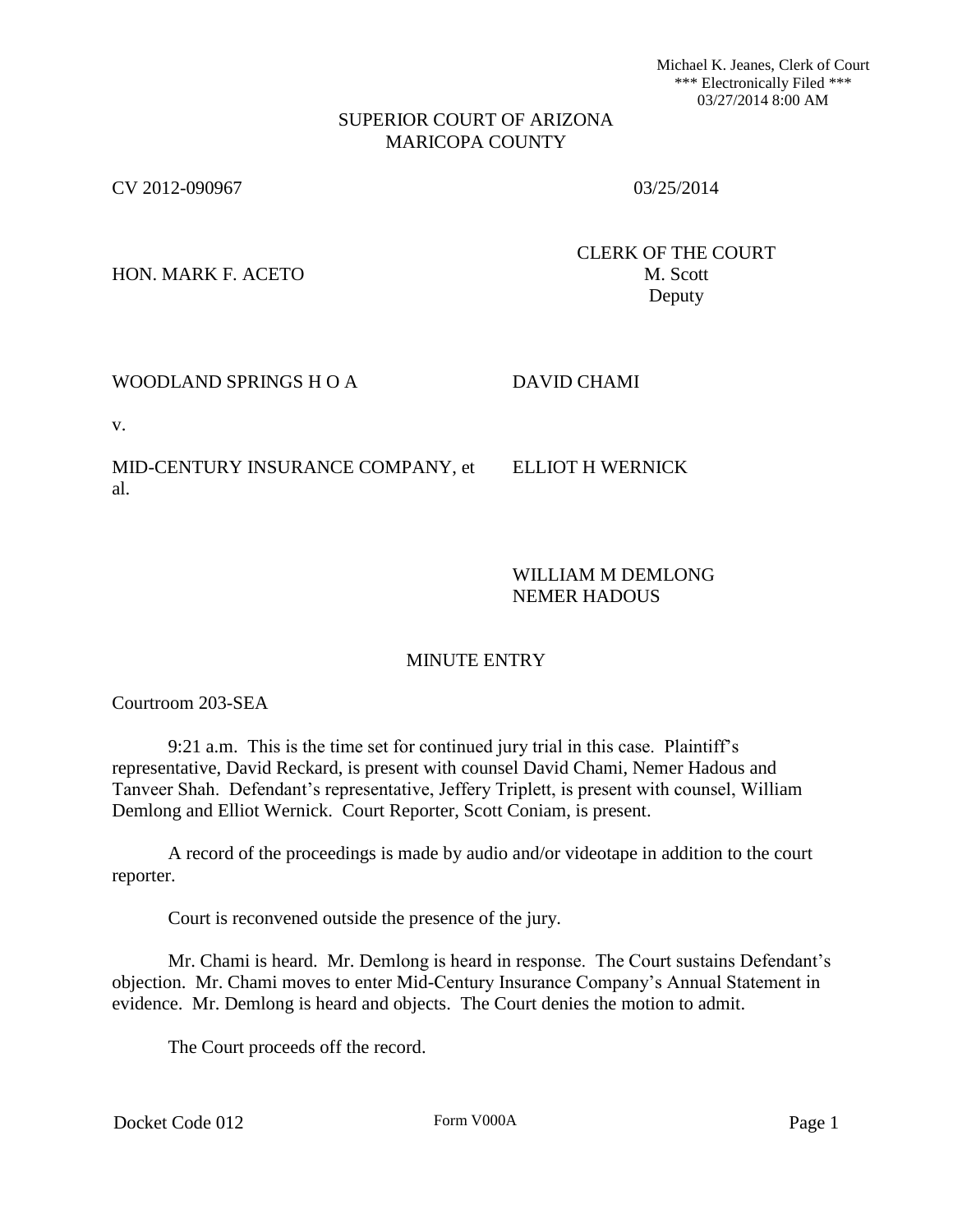# CV 2012-090967 03/25/2014

9:28 a.m. Court reconvenes with respective counsel and parties present. The jury is all present. Court Reporter, Scott Coniam is present. A record of the proceedings is made by audio and/or videotape in addition to the court reporter.

The jury is instructed by the Court as to the law applicable to this cause.

**FILED:** Final Instructions of Law

#### **Closing Arguments:**

Mr. Chami is heard in closing.

10:14 a.m. The jury is excused. Court remains in session. Mr. Demlong is heard. Mr. Chami is heard in response. The Court stands in recess.

10:24 a.m. The Court is reconvened with respective counsel and parties. Court Reporter, Scott Coniam is present. A record of the proceedings is made by audio and/or videotape in addition to the court reporter.

Mr. Demlong is heard in closing.

11:29 a.m. The jury is excused with the admonition. Court remains in session outside the presence of the jury.

Discussion is held.

11:41 a.m. The Court is reconvened with the jury, respective counsel and parties. Court Reporter, Scott Coniam is present. A record of the proceedings is made by audio and/or videotape in addition to the court reporter.

Mr. Chami is heard in rebuttal.

The jury is given final instructions by the Court as to the law applicable to this case.

12:15 p.m. The jury retires in charge of sworn bailiffs to consider their verdicts.

1:38 p.m. The Court has received a jury question. Defense counsel and Court Reporter, Scott Coniam are present on the record in Chambers. Mr. Chami appears telephonically with the Court.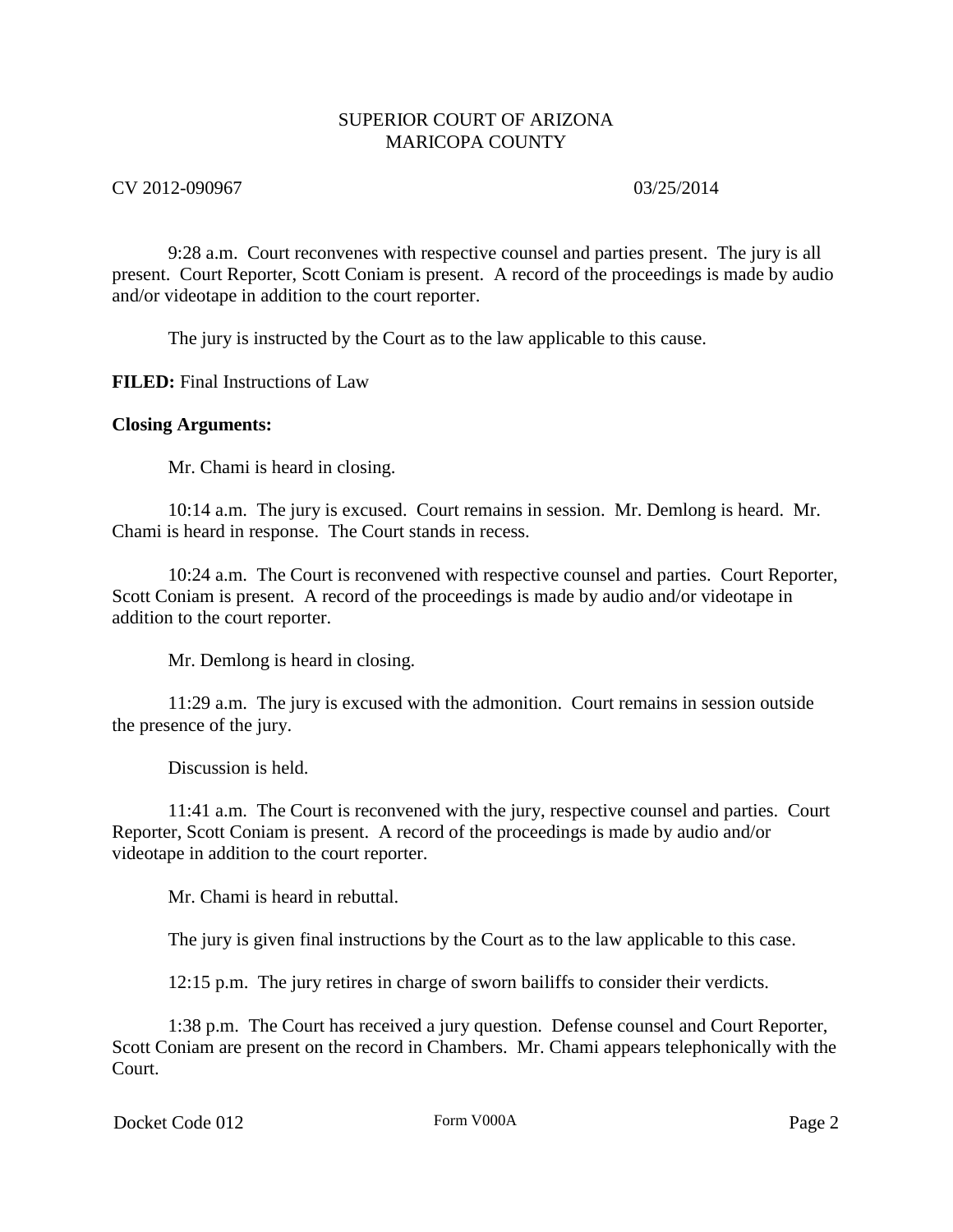### CV 2012-090967 03/25/2014

The question is discussed and the proposed answer is discussed. Counsel have no objection to the proposed answer which will be given to the jury in writing.

1:40 p.m. The Court stands in recess.

**FILED:** Jury Question & Answer No. 3

1:52 p.m. Counsel are present in Chambers. Court Reporter, Scott Coniam is present.

The Court has received a jury question. The question and a proposed answer are discussed on the record. Counsel have no objection to the proposed answer which will be given to the jury in writing.

1:54 p.m. The Court stands in recess.

**FILED:** Jury Question & Answer No. 4

2:45 p.m. The Court and respective counsel are present in the courtroom outside the presence of the jury. Court Reporter, Scott Coniam is present. A record of the proceedings is made by audio and/or videotape in addition to the court reporter.

The Court has received a jury question. The question is reviewed and the answer will be provided to the jury in writing.

2:48 p.m. The Court stands in recess.

**FILED:** Jury Question & Answer No. 5

3:22 p.m. The Court reconvenes with respective counsel and parties present. Court Reporter, Scott Coniam is present. A record of the proceedings is made by audio and/or videotape in addition to the court reporter.

The jury is all present and by their Foreperson return into Court their verdict, which is read and recorded by the Clerk and is as follows:

We, the Jury, duly empanelled and sworn in the above-entitled action, upon our oaths, do find as follows:

On Count I (alleged breach of contract), we find in favor of Plaintiff Woodland Springs HOA.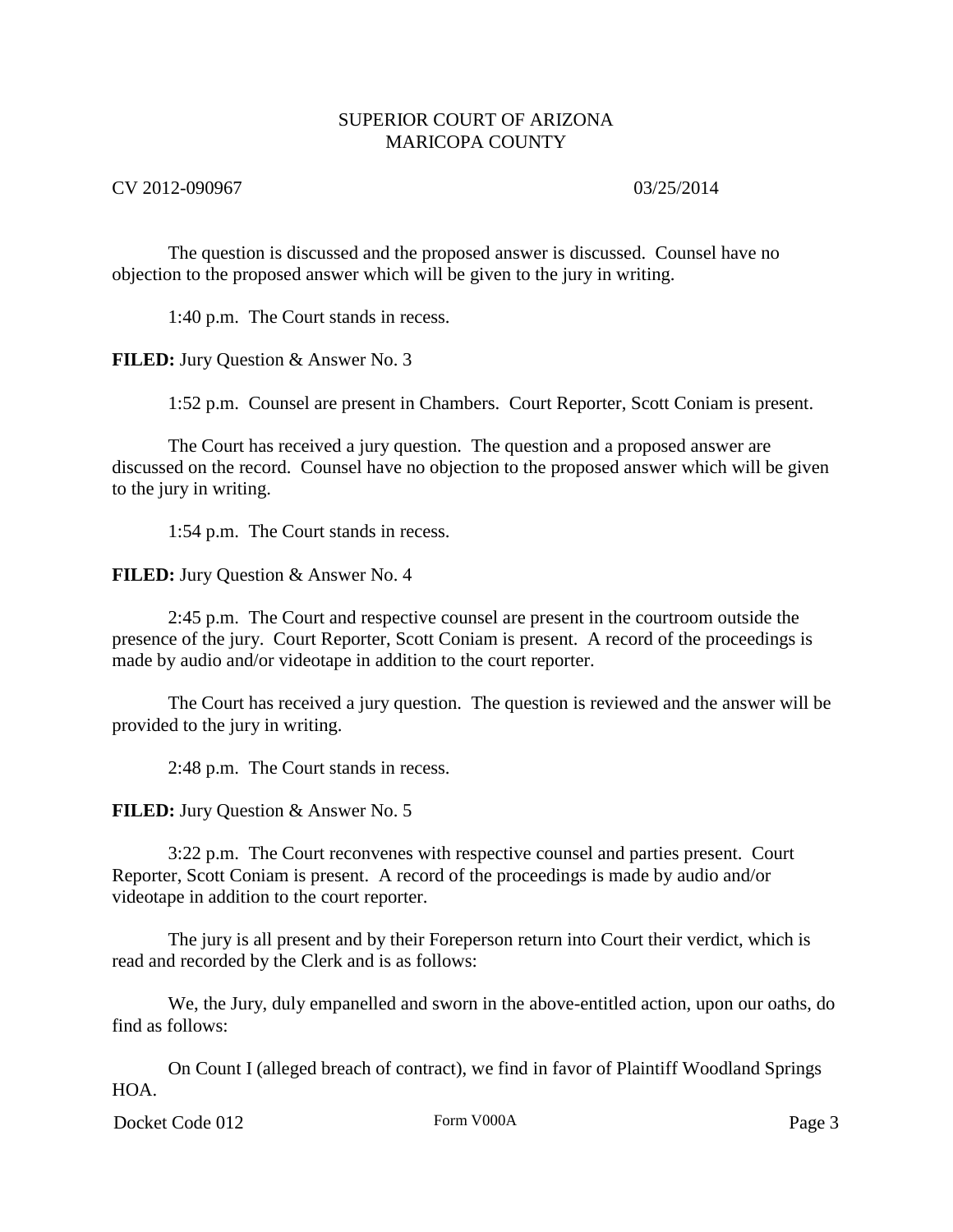### CV 2012-090967 03/25/2014

On Count II (alleged bad faith), we find in favor of Plaintiff Woodland Springs HOA.

We find Plaintiff's full compensatory damages, not including punitive damages, to be \$952,000.00.

On Plaintiff's claim for punitive damages, we find in favor of Plaintiff and award punitive damages in the amount of \$1,904,000.00.

The jurors reply that this is their true verdict.

The jury is polled at the request of counsel for the defense. Each juror replies that this is his/her true verdict.

#### **FILED:** Verdict

The jury is thanked by the Court and excused from further consideration of this cause.

There being no further need to retain the exhibits not offered in evidence in the custody of the Clerk of the Court,

**IT IS ORDERED** that the Clerk permanently release all exhibits not offered in evidence to the counsel.

**IT IS FURTHER ORDERED** that counsel take immediate possession of all exhibits referenced above.

3:29 p.m. The Court proceeds on the record. The Court inquires of counsel regarding a question he plans to ask of the jury. Counsel all reply they have no objection and understand the question will be posed to the jury off the record.

3:30 p.m. Trial concludes.

#### **LATER:**

Trial having concluded in this case,

**IT IS ORDERED** placing the case on the inactive calendar for dismissal on **April 25, 2014**. Unless a stipulated judgment or a stipulation for dismissal together with a proposed form of order is submitted to the Court before that date, all remaining unadjudicated claims will be dismissed without further notice.